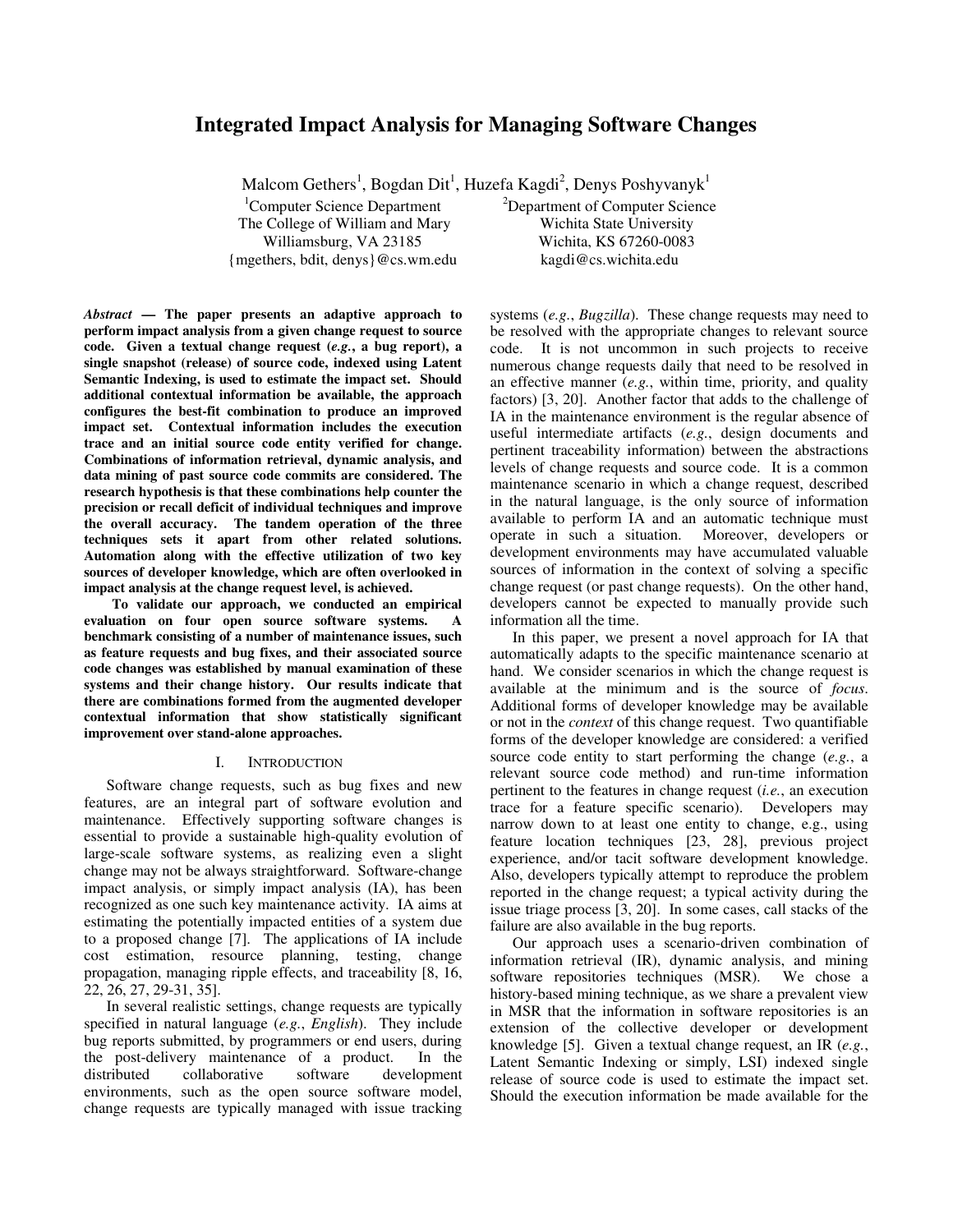same snapshot associated with the change request, methods in the trace are also obtained. A combination of IR and dynamic analyses is favored over IR to estimate the impact set in such cases.

Furthermore, should a verified start entity of change be available, evolutionary couplings are mined from the commits in software repositories that occur before the snapshot of code used for IR-based indexing (and dynamic analysis). A combination of IR and evolutionary coupling analyses is favored over IR to estimate the impact set in such cases. Evolutionary couplings are used in our approach, as they are derived from the actual changes to artifacts across multiple releases, rather than estimations that are based on the analysis of various structural and semantic dependencies between them in a single snapshot of a system. Also, the commits embody part of the developer's knowledge and experience [2]. The version history may contain domainspecific "hidden" links that are manually created and maintained (*e.g.*, database schema changes [24]), which traditional program-analysis methods may fail to uncover [35]. When both forms of additional developer-information context are available, a combination of IR, dynamic information, and evolutionary couplings supersedes others to estimate the impact set.

 Our hypothesis is that such combinations would help counter the accuracy, *i.e.*, precision and/or recall, deficit of individual techniques and improve upon the accuracy collectively. To validate our approach, we first created a benchmark of change requests and their associated source code changes by manual examination of open source projects *ArgoUML, jEdit, muCommander and JabRef*. Empirical evaluation of our approach on this benchmark shows statistically significant gains in precision and recall up to 17% and 41% respectively.

#### II. RELATED WORK

Several IA approaches ranging from classical static and dynamic analysis techniques [8, 22, 26, 27, 30, 31] to the recent unconventional approaches, such as those based on IR [16, 29] and MSR [15, 19, 35], exist in the literature. In the next subsections, we review some of the related approaches to provide a breadth of the IA solutions; the intent is not to exhaustively discuss every single technique.

## *A. Software Change IA via Static & Dynamic Analyses*

Depending on the type of information available, impact analysis is traditionally performed using static program analysis [7, 9], dynamic program analysis [22, 25, 26] or a combination of these techniques [30]. Static program analysis relies solely on the structure of the program and the relationship between program elements, at different levels of granularity, whereas dynamic program analysis takes into account information gathered from program execution.

Law and Rothermel [22] introduced *PathImpact*, a dynamic IA technique based on whole path profiling (*i.e.*, when a method *m* is changed, any method that calls *m* or is called after *m* is added to the set of potentially impacted methods). Orso et al. [25] proposed *CoverageImpact*, a technique that combines forward static slicing with respect to a modified program element (*i.e.*, method) with dynamic information collected from program instrumentation. Orso et al. [26] conducted an experiment to analyze the tradeoff between in terms of cost and precision for two dynamic IA techniques, *CoverageImpact* and *PathImpact*. These two techniques require data gathered during program execution using various inputs or test cases. Using this information, their technique determines the impact set by locating the program elements that were executed simultaneously with the given program elements used as seeds. It should be noted that we are not using any of these algorithms in this paper. In our solution execution information is rather used as a filter to eliminate methods that were not executed and, as a result, are less likely to be relevant to the change request.

Other tools, such as *Chianti* [30] support IA by analyzing the changes between two versions of a program (i.e., static information) and a set of tests that execute parts of a program (i.e., dynamic information). Using this information, Chianti suggests a set of regression or unit tests that might have been affected by the changes between the two versions of the program. *JRipples* [9] is an Eclipse plug-in that relies on static information to guide developers while manually locating the impact set, by keeping track of impacted program elements. The comprehensive summary on using dynamic analysis to support program comprehension including IA is reported in Cornelissen et al. [12].

### *B. Software Change IA via Information Retrieval*

IR methods were proposed and used successfully to address tasks of extracting and analyzing textual information in software artifacts, including change impact analysis in source code [10, 19, 29].

Existing approaches to IA using IR operate at two levels of abstraction: change request [10] and source code [19, 29]. In the first case, the technique relies on mining and indexing the history of change requests (*e.g.*, bug reports). In particular, this IA method utilizes IR to link an incoming change request description to similar past change requests and file revisions that were modified to address them [10, 34]. While this technique has been shown to be relatively robust in certain settings, it is entirely dependent on the history of prior change requests. In cases where textually similar change requests cannot be identified (or simply do not exist), the technique may not be able to identify relevant impact sets. Also, these works show that a sizeable change request history must exist to make this approach operational in practice, which may limit the effectiveness. The work in [16] relates to our approach in the use of lexical (textual) clues from the source code to identify related methods.

The other set of techniques to IA that use IR operates at the source code level and requires a starting point (*e.g.*, a source code method that is likely to be modified in response to an incoming change request) [19, 29]. This approach is based on the hypothesis that modules (or classes) in software systems are related in multiple ways. The evident and most explored set of relationships is based on data and control dependencies; however, the classes can be also related conceptually (or textually), as they may contribute to the implementation of similar domain concepts. This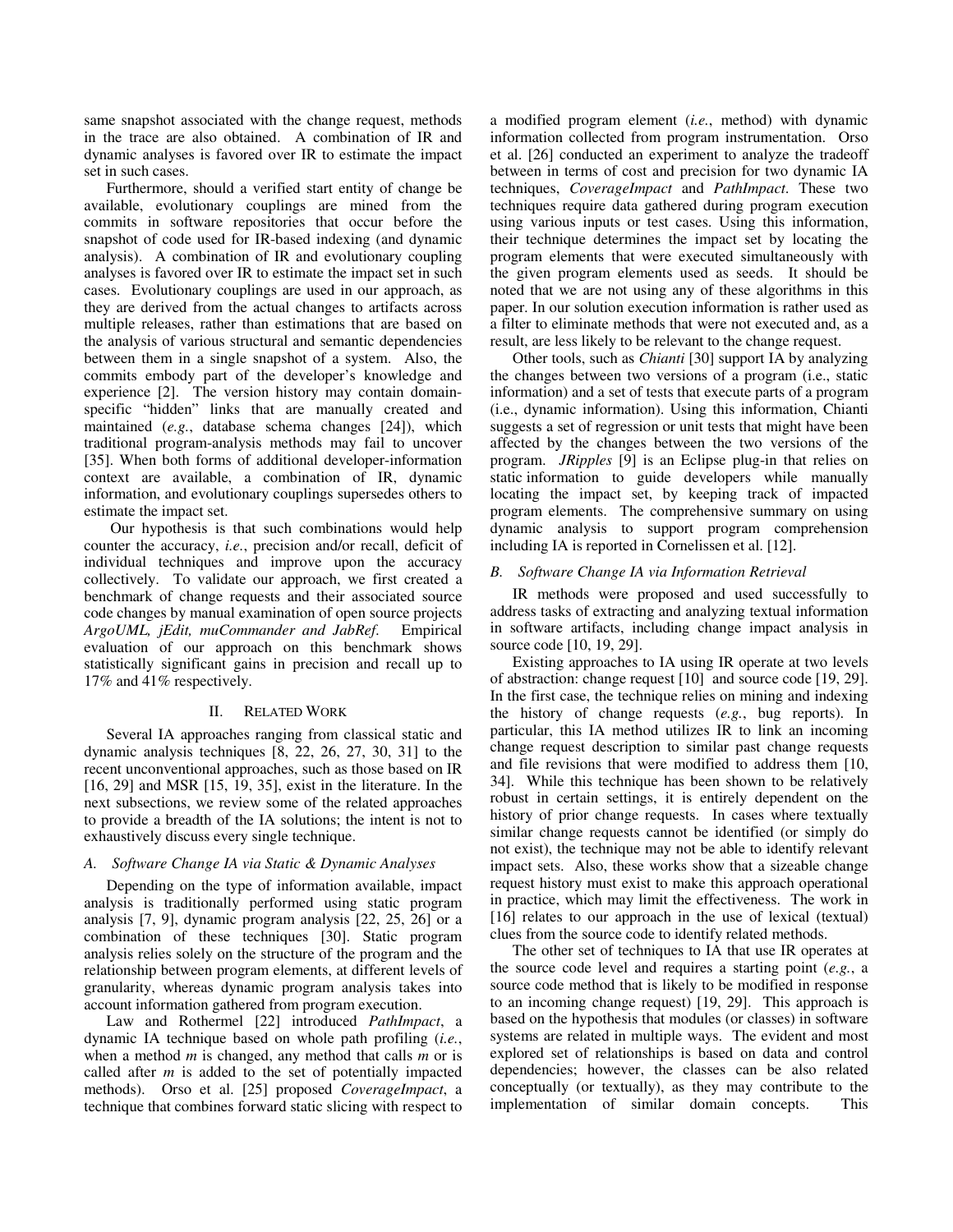information is derived using IR-based analysis of textual software artifacts that are derived from a single version of software (*e.g.,* comments and identifiers in source code).

Our previous work [19] was consistent with earlier usages of IR in IA [29]; however, it was limited to IA at the source-code level staring point, and the work presented in this paper operates at the change-request level as a starting point. In this paper, we apply IR for IA similar to how it has been used in the context of feature location [23, 28], which is different from two aforementioned approaches. We also use this technique as our *baseline* in our adaptive solution. We do not discuss applications of IR-based techniques in the context of other maintenance tasks due to space limitations; however, such an overview can be found elsewhere [6].

# *C. Software Change IA via Mining Software Repositories*

The term MSR has been coined to describe a broad class of investigations into the examination of software repositories (*e.g.*, *Subversion* and *Bugzilla*). We refer the interested readers to Kagdi et al. [18] literature survey, and Xie's online bibliography and tutorial<sup>1</sup> on MSR. We now briefly discuss some representative works in MSR for mining of evolutionary couplings.

 Zimmerman et al. [35] used *CVS* logs for detecting evolutionary coupling between source code entities. Association rules based on itemset mining were formed from the change-sets and used for change-prediction. Canfora et al. [10] used the bug descriptions and the *CVS* commit messages for the purpose of change prediction. An information retrieval method is used to index the changed files, and commit logs, in the *CVS* and the past bug reports from the *Bugzilla* repositories.

In addition, conceptual information has been utilized in conjunction with evolutionary data to support several other tasks, such as assigning incoming bug reports to developers [3, 17], identifying duplicate bug reports [33], estimating time to fix incoming bugs [34] and classifying software maintenance requests [13].

Traditionally, given a proposed change in a given source entity, other change-prone source code entities are estimated using static and/or dynamic analysis based models of a specific snapshot of source code. Traditional techniques largely performed impact analysis at the same level of abstraction and that too mostly on source code. Supporting IA at the change request level has been suggested only recently [10]; an advent of applied IR and MSR methods has provided a renewed interest in cross abstraction IA.

Our combined approach is different from other previous approaches, including those using IR and MSR techniques, for IA that rely solely on the historical account of past change requests and/or source code change history. Our approach is not dependent on past change requests (*e.g.*, repositories of past bug reports, which may not be always available), and only requires source code of a single complete release of the system, source code change history, and access to execution and tracing environment (*e.g.*, JPDA or TPTP). To the best of our knowledge, ours is the only

-

approach that utilizes such a combination for performing IA from change request to source code without the need for a bug/issue history. The selective use of dynamic and evolutionary information along with the textual information has not been used before. Our approach builds on existing solutions, but synergizes them in a new holistic technique.

# III. AN INTEGRATED APPROACH TO IMPACT ANALYSIS AT CHANGE REQUEST LEVEL

Our framework for impact analysis is based on the possible degree of automation and developer augmented information that may be available in a given maintenance scenario. In several realistic settings, change requests are typically specified in natural language (*e.g.*, *English*). It is reasonable to assume that change requests, in several cases, are the only source of available information to conduct the needed maintenance. In such a situation, a high degree of automation in estimating the impact set can be achieved by taking the textual view of source code and applying IR techniques, which are an organic fit to automatic text analysis. This component of our framework assumes that there is no developer or maintenance environment supplied information available. Our framework operates in this default mode, which has the highest degree of automation and the least level of developer supplied information. We refer to this default configuration as *IR CR*.

The maintenance scenario may not necessarily be as ascetic as depicted in the default IR mode. In several situations, additional pieces of valuable information are also available. We consider two such developer-augmented information cases: 1) a developer somehow narrows down to at least one verified entity that needs a change (*e.g.*, from previous experience of performing similar changes) − seed entity, 2) a developer has executed the feature, inferred by reading the textual change request, and collected the runtime information − executed methods, (*e.g.*, to verify if the issue that was reported can be replicated or collected from the call stack of a failure). For the first case, our framework provides a component *Histseed*, which mines the past commits (change history) of software entities to estimate the impact set. This component provides medium levels of automation and human intervention is in selecting a starting point of change; then a data mining technique is used to compute the impact set automatically. For the second case, our framework provides the component that uses the methods executed in the run-time scenario. This component requires the most human involvement and the lowest level of automation. We refer to this component as *DynCR*.

Our framework employs the best effort paradigm in an adaptive manner − it selectively employs the best-fit components depending on the type of developer-supplied information before resorting to the default mode. For example, when a seed entity is available along with the change request, a combination of the components *IRCR* and *Histseed* is engaged. Similarly, when the dynamic information is available along with the change request, a combination of the components *IR*<sub>*CR*</sub> and *Dyn<sub>CR</sub>* is selected. The premise of our approach is that any combination that involves the human augmented information and (highest or medium)

<sup>&</sup>lt;sup>1</sup> https://sites.google.com/site/asergrp/dmse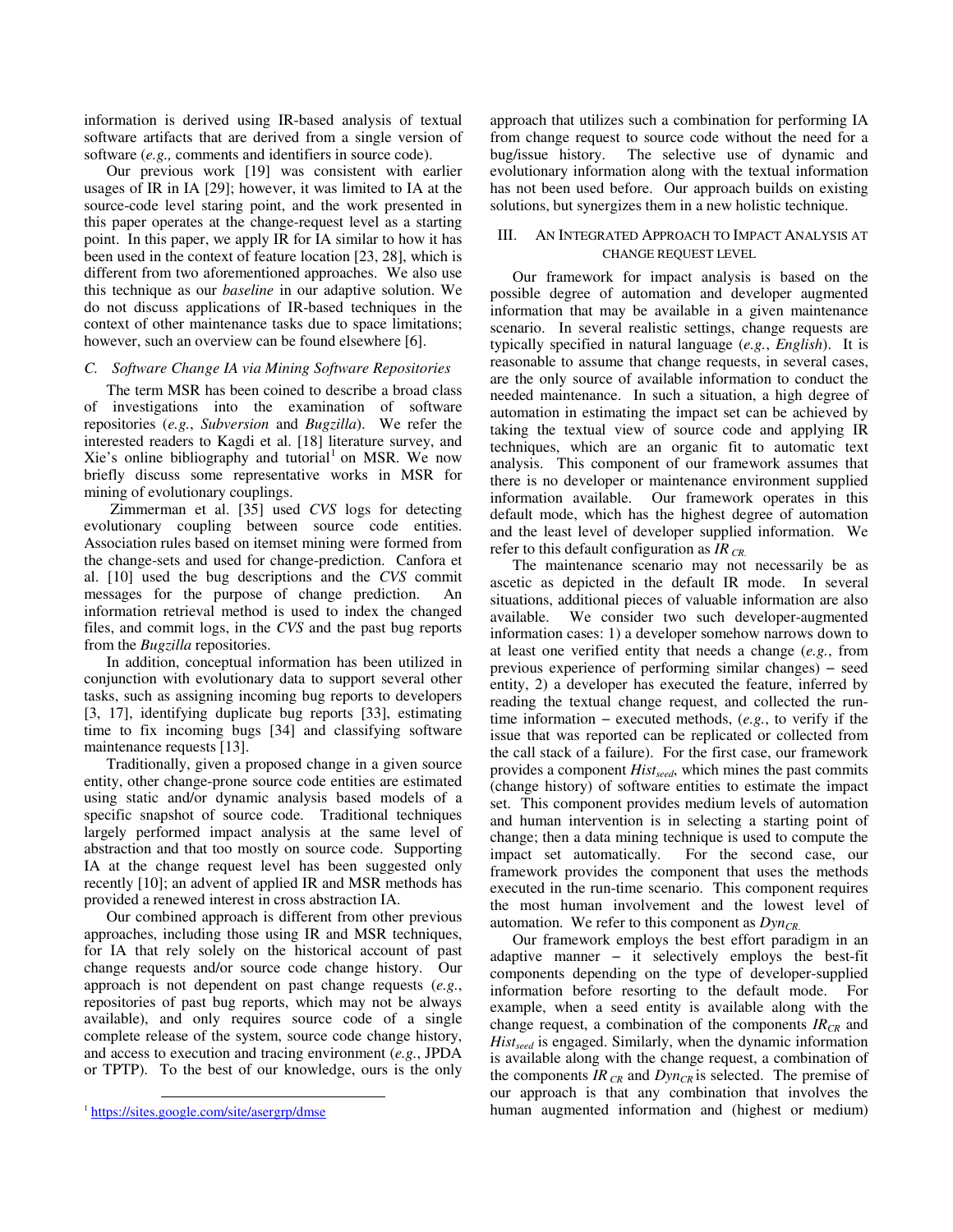automation would provide a better impact set than those based on automated components alone.

The impact analysis model presented here defines several sources of information, the analyses used to derive the data, and how the information can be combined to support impact analysis at the change request level.

# *A. Analyzing Textual Information via IR*

Textual information in source code and software repositories (*e.g.*, changes requests in Bugzilla), reflected in identifiers and comments, encodes problem domain information about a software project. This unstructured information can be used to support impact analysis through the use of IR techniques [10]. IR works by comparing a set of artifacts (*e.g.*, source code files) to a query (*e.g.*, a change request) and ranking these artifacts by their relevance to the query. IR<sub>CR</sub> follows five main steps [23]: (1) building a corpus, (2) natural-language processing (NLP), (3) indexing, (4) querying, and (5) estimating an impact set.

**(1) Building a corpus.** To use IR on software, a document granularity needs to be defined, so that the corpus can be build. A document contains all the text found in a contiguous section of software artifact, such as a method, class, or package. A corpus consists of all such documents (artifacts). For instance, for impact analysis, we employ the method-level granularity for documents that include contiguous text of each method in a project.

**(2) NLP**. Once the corpus is created, it is preprocessed using NLP techniques. For source code, operators and programming language keywords are removed. Additionally, identifiers and other compound words are split (*e.g.*, "*impactAnalysis*" becomes "*impact*" and "*analysis*") [14]. Finally, stemming is performed to reduce words to their root forms (*e.g.*, "*impacted*" becomes "*impact*").

**(3) Indexing the corpus with IR**. The corpus is used to compile a term-by-document matrix (TDM). The matrix's rows correspond to the words from identifiers or comments in the corpus, and the columns represent methods from source code. A cell  $m_{i,j}$  in the TDM holds a measure of the weight or relevance of the  $i^{th}$  word in the  $j^{th}$  method. In particular we use a more complex measure, such as term frequency-inverse-document frequency. Singular Value Decomposition (SVD) [32] is then used to reduce the dimensionality of the TDM by exploiting the co-occurrence of related words across source code methods.

**(4) Running a query**. The title and description of an incoming change request serve as an input to this technique, that is a query. An example of such a query is the bug #2472<sup>2</sup> reported in *ArgoUML v0.22*. The query is formulated from its description "*Wrong keyboard focus in Settings dialog after close & reopen […]*".

 **(5) Estimating an impact set**. In the SVD model, each method corresponds to a vector. The query (or change request) is also converted to a vector-based representation, and then the cosine of the angle between the two vectors is used to measure the similarity of the source code method to the change request. The closer the cosine is to one, the

j

more textually similar the method is to the change request. A cosine similarity value is computed between the change request and all the methods in the source code, and then these methods are sorted by their similarity values. The top results from this list constitute an estimated impact set.

For the input query from the bug #2472, the *IRCR* technique returns a ranked list of methods according to their similarity values in descending order. The top methods in this ranked list are considered based on a cut point, which establishes the size of the estimated impact set. Now, the question is how accurate are these *IRCR* estimated impact sets. We manually examined the source code methods that were changed to address/fix a specific bug, which we refer to as a gold set. We identified 16 methods that are relevant to the change request for the bug #2472 (*i.e.*, gold sets). When comparing the *IR<sub>CR</sub>* estimated impact set with its gold set, the relevant methods appeared at positions 2, 16, 30, 37, 52, 56, 57, and so on. This example shows that although IR can help identify the real impact set, it might produce results that require an examination of several candidates; in some cases it may not be quite practical (*e.g.*, bug #2472).

# *B. Analyzing Evolutionary Information via Data Mining*

Broadly, we use a data mining technique to infer evolutionary information, *i.e.*, frequent change patterns of methods, from the commits stored in software repositories. The presented approach for mining fine-grained evolutionary couplings and prediction rules consists of three steps:

## **(1) Extract Commits from Software Repositories.**

Modern version-control systems, such as *Subversion*, preserve the grouping of multiple changed files, *i.e.*, changesets or commits, as submitted by a committer. These commits can be readily obtained. We perform additional processing in an attempt to group multiple commits forming a cohesive unit of a high-level change. We use a heuristic, namely author-time, to estimate such related commits. The premise is that the change-sets committed by the same committer within a time interval (*e.g.*, same day) are related and are placed in the same group or transaction [21].

### **(2) Process to Fine-grained Change-sets**

The differences in a file of a commit can be easily obtained at a line-level granularity (*e.g.*, *diff* utility). Our approach employs a lightweight methodology for further fine-grained differencing of files in a change-set. Our tool *codediff* is used to process all the files in every change-set for source code differences at a fine-grained syntactic level (e.g., method). It uses a word-differencing tool, namely *dwdiff* (http://os.ghalkes.nl/dwdiff.html) and *srcML* representation for source code [11].

# **(3) Mine Evolutionary Couplings**

We mine the change history of a software system for evolutionary relationships. In our approach, evolutionary couplings are essentially mined patterns of changed entities. We employ *itemset* mining [1], a data mining technique to uncover frequently occurring patterns or itemsets (cochanged entities such as methods) in a given set of transactions (change-sets/commits). The frequency is typically measured by the metric *support* or support value,

<sup>&</sup>lt;sup>2</sup> http://argouml.tigris.org/issues/show\_bug.cgi?id=2472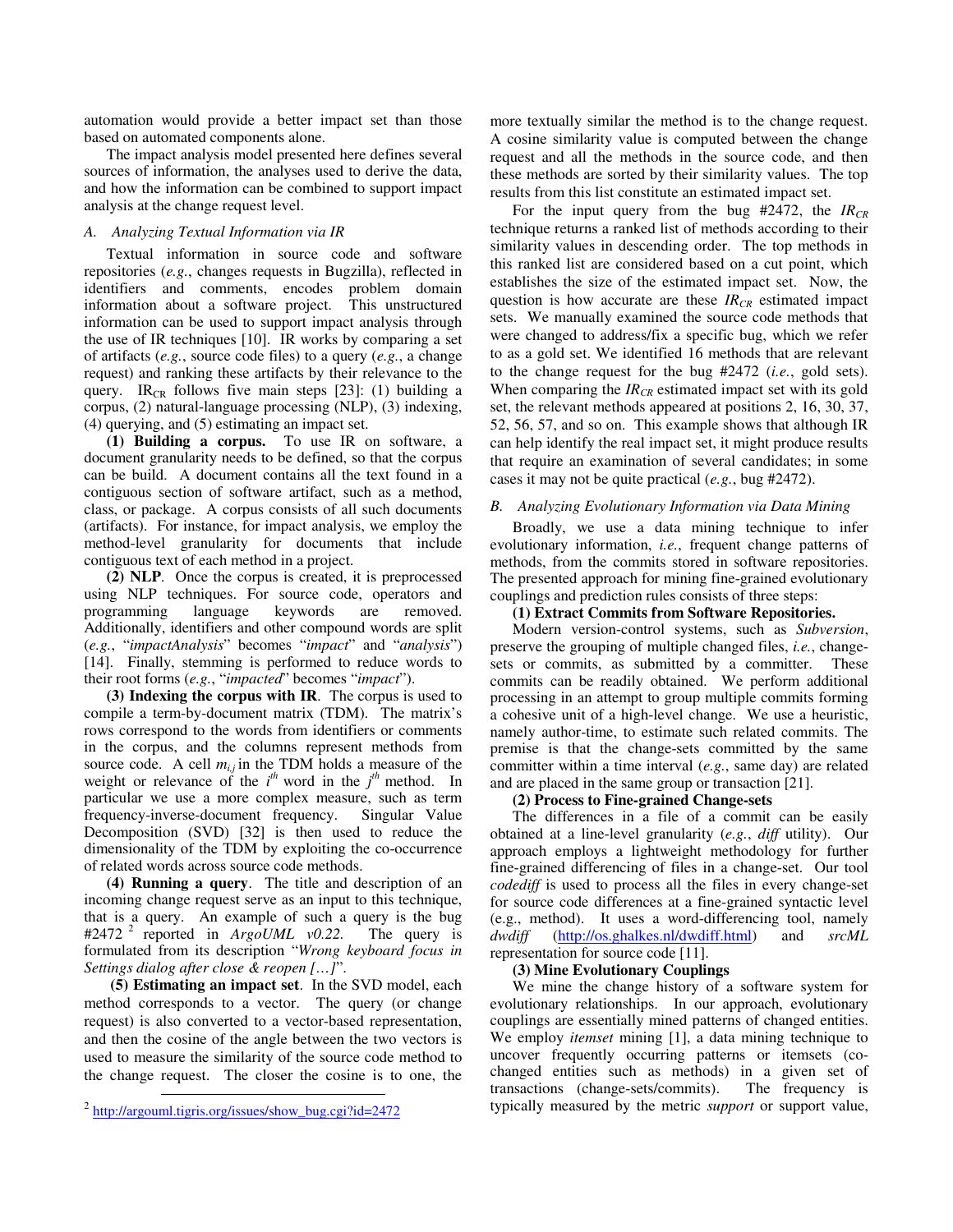which simply measures the number of transactions in which an itemset appears. A mining tool, namely *sqminer* [21]*,* was previously developed to uncover evolutionary couplings from the set of commits (processed at fine-granularity levels with *codediff*). These patterns are used to generate association rules that serve as IA rules for source code changes. For example, consider a method named *getType* in *ArgoUML*. The evolutionary coupling

# *{argouml/model/mdr/FacadeMDRImpl.java/getType, argouml/model/mdr/FacadeMDRImpl.java/isAStereotype}*

is mined from the commit history between releases 0.24 and 0.26.2of *ArgoUML* and is supported by three commits with ID's 13341, 12784, and 12810. In these three commits, both *getType()* and *isAStereotype()* are found to co-change.

## **(4) Estimating an impact set**

For any given starting/seed software entity, for impact analysis, we compute all the association rules from the mined evolutionary couplings where it occurs as an antecedent (*lhs*) and another entity as a consequent (*rhs*). Simply put, an association rule gives the conditional probability of the *rhs*  also occurring when the *lhs* occurs, measured by a *confidence* value. That is, an association rules is of the form *lhs*  $\Rightarrow$  *rhs*. When multiple rules are found for a given entity, they are first ranked by their confidence values and then by their support values; both in a descending order (higher the value, stronger the rule). We allow a user specified cut-off point to pick the top *n* rules. Thus, the estimated impact set is the set of all consequents in the selected *n* rules. From the above evolutionary coupling example, the association rule

# *{argouml/model/mdr/FacadeMDRImpl.java/getType}* ⇒ *{argouml/model/mdr/FacadeMDRImpl.java/isAStereotype}*

is computed. This rule has a confidence value of 1.0 (100%) and it suggests that should the method *getType()* be changed, the method *isASteretype()* is also likely to be a part of the same change with a conditional probability of 100%.

For the bug #2472, using the seed method *org.argouml.ui.SettingsDialog.SettingsDialog* results in the methods in the gold set appearing at positions 1, 4, 5, 7, 11- 17, and so on in the estimated impact set.

# *C. Analyzing Execution Information via Dynamic Analysis*

Majority of existing impact analysis techniques rely on post-mortem execution analysis [22, 26]. The approach presented in this paper takes a different approach to applying dynamic analysis for IA. Information collected from execution traces is combined with textual and evolutionary data. Execution information is combined with other types of information by using it as a filter, as in the SITIR approach [23] where methods not executed in a feature or bug-specific scenario are clipped from the ranked list produced by *IRCR*.

 We use two different technologies to collect execution trace: Java Platform Debugger Architecture (*JPDA*<sup>3</sup>) and Test and Performance Tools Platform (*TPTP*<sup>4</sup>), which is a part of *Eclipse*. JPDA and TPTP collect the runtime information (*e.g.*, methods that were executed) about the

j

software system without requiring any source code or byte code instrumentation. Using JPDA, we are able to collect marked traces (*i.e.*, we manually control when to start and stop collecting traces), whereas, while using TPTP, we are able to collect only full traces (*i.e.*, the trace contained all the methods from the program start until the end of the execution scenario). A significant difference between these two techniques is that JPDA exhibits noticeable overhead for large programs, making simple scenarios (*i.e.*, clicking on the menu and navigating through it) time-consuming.

# *D. Combining different techniques*

The main goal of this work is to integrate information from orthogonal sources to attain potentially more accurate results. For change impact analysis, we have defined three information sources derived from three types of analysis: information retrieval (on textual data), data mining (on change data), and dynamic analysis (on execution data). This subsection outlines integrated approaches to provide automated support to software developers in different impact analysis scenarios (depending on the information at hand).

**Information Retrieval and Dynamic Analysis**. The idea of integrating IR with dynamic analysis was previously defined in the context of feature location [23]; however, it was not used for change impact analysis. A single featureor bug-specific execution trace is first collected. *IRCR* then ranks all the methods in the trace instead of all the methods in a software release. Therefore, the run-time information is used as a filter to eliminate methods that were not executed and are less likely to be relevant to the change request. We refer to this integrated approach as *IRCRDynCR*. The dynamic information, if and when available, can be used to eliminate some of the false positives produced by *IRCR*. For the bug #2472, *IRCRDynCR* results in methods in its gold set at positions 1, 3, 5, 7, 11, 12, 14, 29, and so on. Once again, the impact set gleaned via  $IR_{CR}Dyn_{CR}$  is more accurate than  $IR_{CR}$ .

**Information Retrieval and Data Mining**. Existing change impact analysis techniques [16, 19, 29] take an initial software entity (*e.g.*, a method) in which a change is identified and estimates other software entities that are probable change candidates, referred to as an estimated impact set. Our approach (*IRCRHistseed*) not only considers this initial software entity, but also takes into account the textual description of a given change request, which triggers this maintenance task. Our integrated approach computes the estimated impact set with the following steps: (1) selecting the starting point; (2) mining commits for evolutionary couplings; (3) computing change request similarities; and (4) integrating IR and evolutionary coupling results.

**(1) Selecting the first relevant entity.** This is the initial software entity for which IA needs to be performed. For example, this initial entity (*i.e.*, a method) could be a result of a feature location activity [23].

**(2) Mining evolutionary couplings from commits.**  Mine a set of commits from the source code repository and compute evolutionary couplings for a given software entity. Only the commits that occurred before the software release in the step (1) are considered. Evolutionary couplings are

<sup>3</sup> http://java.sun.com/javase/technologies/core/toolsapis/jpda/

<sup>4</sup> http://www.eclipse.org/tptp/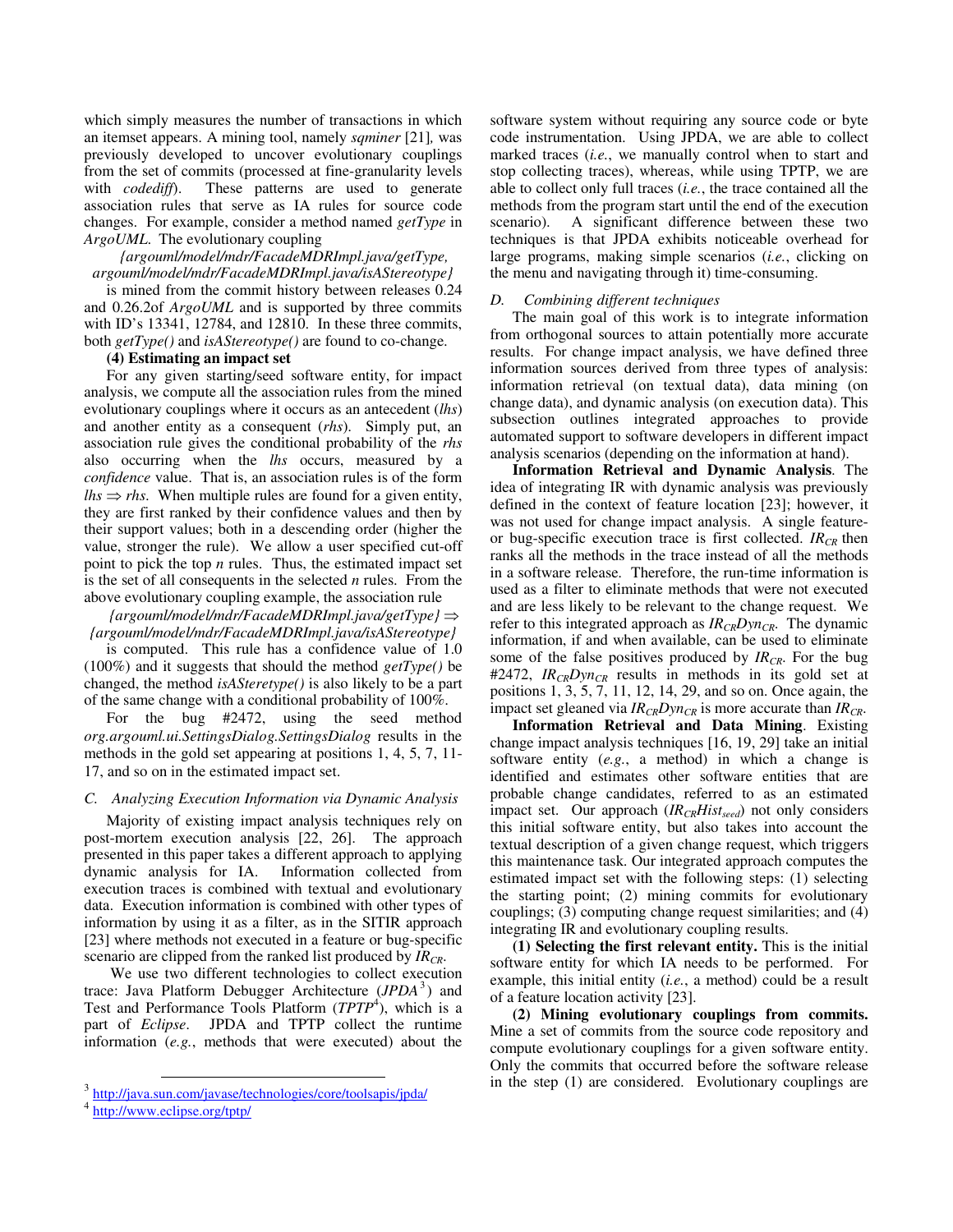then used to form association rules that are ranked by the support and confidence values. See details in Section B.

**(3) Computing similarities using a change request.** Compute conceptual couplings with IR methods from the release of a software system in which the first entity is selected. This process in discussed in depth in Section A*.* 

**(4) Integrating IR and data mining results.** Like our previous work [19], the resulting impact set is acquired by combining the *N/2* highest ranked elements from each technique (steps 2 and 3). Note that *N* is the desired size of the final impact set. Therefore, each technique equally contributes to the resulting set. If the same method is suggested by both techniques, it will appear only once in the final impact set. Methods will be continuously selected, alternating the source ranked list, until an impact set of size *N* is acquired or the two sources are exhausted. For the bug #2472, *IRCRHistseed* showed improvement over *IRCR*. In this case *IRCR* returned a few relevant methods in the top positions and *Histseed* returned complementary 11 relevant results in the first 18 positions. The two examples depict two different scenarios where the combination improves IA by either alleviating the shortcomings of one source or blending the orthogonal information from the two sources.

**Information Retrieval, Data Mining and Dynamic Analysis**. We combine all types of analyses: IR, dynamic, and data mining, to perform IA. To integrate these three techniques, we utilize the combination  $IR_{CR}Dyn_{CR}$  with the standalone approach *Histseed*, which yields *IRCRDynCRHistseed*. Although the combination *IRCRDynCR* benefits from the filtering provided by dynamic information, it is also possible that correct methods are eliminated from further consideration; an undesired effect. We augment *IRCRDynCR* with *Histseed*, with the intent of reducing the impact of erroneously filtered methods. The techniques *IRCRDynCR* and *Histseed*, are combined using the same heuristic presented for the combination *IRCRHistseed*. Using the highest ranked *N/2* methods, we strive to leverage the best selection of methods from each technique. Similar to the improvement of *IRCRHistseed* over *IRCR*, *IRCRDynCRHistseed* produces more accurate impact set than *IRCRDynCR* for the bug #2472. Other combinations are worth investigating, but they present a different focus for future work.

#### IV. EMPIRICAL CASE STUDY

The research hypothesis is that these combinations help counter the precision or recall deficit of individual techniques and improve the overall accuracy. The components *IRCR* and *Histseed* embed automatic elements, whereas, the most developer intensive component is *DynCR*. We posit the following **r**esearch **q**uestions (RQ):

**RQ**<sub>1</sub>: Does the combination of *IR<sub>CR</sub>* and *Dyn<sub>CR</sub>* provide an improved impact set over the one with the highest automated component *IRCR*?

**RQ2**: Does the combination of *IRCR* and *Histseed* provide an improved impact set over the one with the highest automated component *IRCR*?

**RQ3**: Does the combination of *IRCR*, *DynCR*, and *Histseed* provide an improved impact set over the one with the highest automated component *IRCR*?

The above three research questions are substantiated with the statistical tests for the following *null* hypotheses:

- $\mathbf{H}_{0 \text{PI}}$ : The combination of *IR<sub>CR</sub>* and *Dyn<sub>CR</sub>* (RQ<sub>1</sub>) *does not significantly* improve the precision results of impact analysis compared to *IRCR*.
- $H_{0 R1}$ : The combination of *IR<sub>CR</sub>* and *Dyn<sub>CR</sub>* (RQ<sub>1</sub>) *does not significantly* improve the recall results of impact analysis compared to *IRCR*.
- $H_{0 P2}$ : The combination of *IR<sub>CR</sub>* and *Hist<sub>seed</sub>* (RQ<sub>2</sub>) *does not significantly* improve the precision results of impact analysis compared to *IRCR*.
- **H**0 R2: The combination of *IRCR* and *Histseed* (RQ2) *does not significantly* improve tje recall results of impact analysis compared to *IRCR*.
- $H_{0 P3}$ : The combination of *IR<sub>CR</sub>*, *Dyn<sub>CR</sub>*, and *Hist<sub>seed</sub>* (RQ<sub>3</sub>) *does not significantly* improve the precision results of impact analysis compared to *IRCR*.
- $H_{0 R3}$ : The combination of *IR<sub>CR</sub>*, *Dyn<sub>CR</sub>*, and *Hist<sub>seed</sub>* (RQ<sub>3</sub>) *does not significantly* improve the recall results of impact analysis compared to *IRCR*.

Accordingly, we also defined alternative hypotheses for the cases where the null hypotheses can be rejected with high confidence. For example:

- $H_{\text{ALT}}$  <sub>P1</sub>: The combination of *IR<sub>CR</sub>* and *Dyn<sub>CR</sub>* (RQ<sub>1</sub>) *significantly* improve the precision results of impact analysis compared to *IRCR*.
- $H_{\text{ALT R1}}$ : The combination of *IR<sub>CR</sub>* and *Dyn<sub>CR</sub>* (RQ<sub>1</sub>) *significantly* improve the recall results of impact analysis compared to *IRCR*.

The remaining five alternative hypotheses are defined in an analogous fashion; however, their formulation is not shown here due to space limitations.

The *Wilcoxon* signed-rank test, a non-parametric paired samples test, is applied to test for the statistical significance in the improvement obtained using the combinations of IA techniques. The results of the test determine whether the improvement obtained using a given combination over the baseline approach (*i.e.*, *IRCR*) is statistically significant. Prior work [29] shows that a technique based on information retrieval yields better results than approaches that leverage structural information.

We describe our empirical study using the Goal-Question-Metrics paradigm [4], which includes *goals*, *quality focus,* and *context*. In the context of our case study we aim at addressing our three research questions. The *goal* of the empirical case study is to determine if it is beneficial to combine the various techniques when performing impact analysis, while the *quality focus* is on acquiring improved accuracy. The *perspective* is of a software developer addressing a change request, which demands developers to perform a thorough impact analysis of related source code entities. With regards to accuracy, it is desirable to have a technique that provides all, and only, the true impacted entities, *i.e.*, alleviates the impact of false positives and false negatives. It is important to provide the developers with the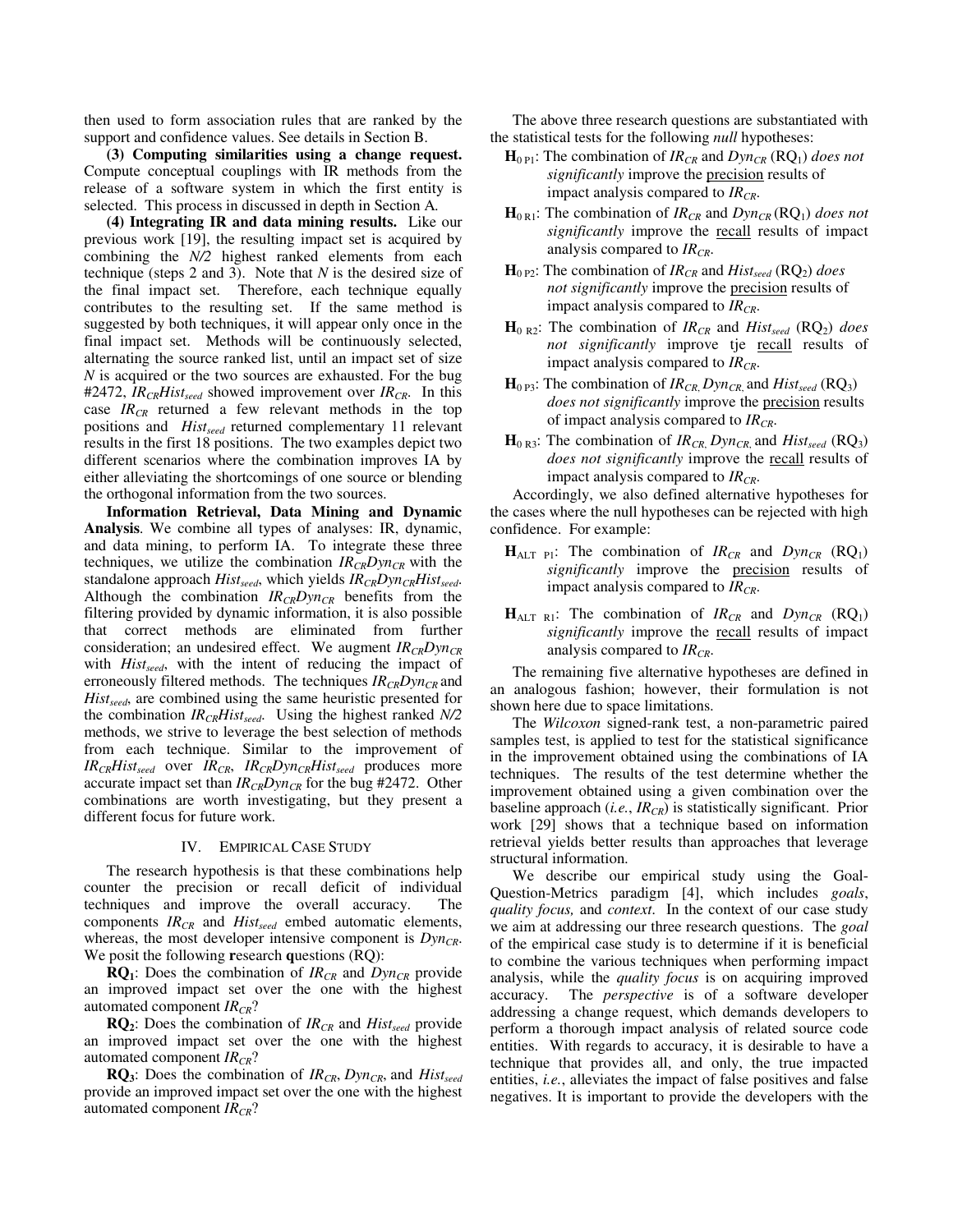| reatures (F), and patches (F) with changed methods |    |              |    |                                        |    |     |    |     |              |  |  |  |
|----------------------------------------------------|----|--------------|----|----------------------------------------|----|-----|----|-----|--------------|--|--|--|
|                                                    |    | #change regs |    | methods in gold set: descriptive stats |    |     |    |     |              |  |  |  |
| <b>System</b>                                      | B  |              | P  | min                                    | 25 | med | 75 | max | <b>Total</b> |  |  |  |
| iEdit                                              | 51 | 30           | 22 |                                        |    |     |    | 41  | 701          |  |  |  |
| ArgoUML                                            | 50 | 8            | 23 |                                        |    |     | 12 | 72  | 673          |  |  |  |
| muCom                                              | 55 | 10           | 0  |                                        |    |     |    | 104 | 691          |  |  |  |
| JabRef                                             | 25 |              | 0  |                                        |    | 5.5 |    | 33  | 269          |  |  |  |

**Table I. Summary of the benchmarks: bugs (B), features (F), and patches (P) with changed methods** 

highest accuracy using the sources of information available (*e.g.*, static and dynamic). Our approach considers various sources of information; however, an important issue is to compare performances of different analysis combinations.

#### *A. Accuracy Metrics*

#### *1) Precision and Recall*

In order to evaluate impact analysis techniques we use *precision* (*i.e.*, an inverse measure of false positives) and *recall* (*i.e.*, an inverse measure of false negatives), two widely accepted metrics for accuracy assessment. Given an estimated impact set acquired from a technique and the actual impact set (*e.g.*, a set of entities actually modified to address a given change request), the metrics *precision* and *recall* can be computed.

For a given **i**mpact **s**et (*IS*) of entities and a set of actual or **c**orrectly changed entities **s**et (*CS)*, the precision, *PIS*, is defined as the percentage of correctly estimated changed entities over the total estimated entities. The recall, *RIS*, is defined as the percentage of correctly estimated changed entities over the total correctly changed entities.

$$
P_{IS} = \frac{|IS \cap CS|}{|IS|} \times 100\%
$$
 
$$
R_{IS} = \frac{|IS \cap CS|}{|CS|} \times 100\%
$$

#### *B. Evaluated Subject Systems*

The *context* of our study is characterized by four open source *Java* systems, namely *jEdit v4.3*, a popular text editor, *ArgoUML v0.22*, a well-known UML editor, *muCommander v0.8.5*, a cross-platform file manager, and *JabRef v2.6*, a BibTeX reference manager software. The sizes of these considered systems range from 75K to 150K LOC and contain between 4K and 11K methods. The characteristics of these systems are detailed in Table II.

#### *C. Building the benchnmarks*

j

For each of the subject systems, we created a benchmark to evaluate the impact analysis techniques. The benchmark consists of a set of change requests that has the following information for each change request: a natural language query (change request summary) and a gold set of methods that were modified to address the change request.

The benchmark was established by a human investigation of the change requests (done by one of the authors), source code, and their historical changes recorded in version-control repositories. *Subversion* (SVN) repository commit logs were used to aid this process. For example, keywords such as *Bug Id* in the commit messages/logs were used as starting points

**Table II. Characteristics of the subject systems considered in the case study.** 

| Svstem      | Ver   | LOC     | <b>Files</b> | <b>Methods</b> | <b>Terms</b> |
|-------------|-------|---------|--------------|----------------|--------------|
| iEdit       | 4.3   | 103.896 | 503          | 6.413          | 4.372        |
| ArgoUML     | 0.22  | 148.892 | 1.439        | 11.000         | 5.488        |
| muCommander | 0.8.5 | 76.649  | .069         | 8.187          | 4.262        |
| JabRef      | 2.6   | 74.182  | 577          | 4.604          | 5.104        |

to examine if the commits were in fact associated with the change request in the issue tracking system that was indicated with these keywords. The files changes in those commits, which can be readily obtained from SVN, were processed to identify the methods that were changed, *i.e.*, gold set, which forms our actual impact set for evaluation.

Our technique operates at the change request level, so we also need input queries to test. These queries were constructed by concatenating the title and the description of the change requests referenced from the SVN logs.

# *D. Evaluation Procedure (for all systems)*

Our evaluation procedure consists of the following steps:

- 1. *Acquire Conceptual Training Set* Compute conceptual/textual similarities between change requests and methods on a release (*e.g.*, *ArgoUML 0.22*) of a subject system.
- 2. *Acquire Evolutionary Training Set* Mine evolutionary couplings (and association rules) from a set of commits in a history period prior to the selected release in Step 1. We mined over 7,000 commits between releases 0.14 and 0.22 of *ArgoUML*, over 1,800 commits between releases 4.0 and 4.3 of *jEdit,* over 2,500 commits from the change history before the release 0.8.5 of *muCommander*, and over 2,400 commits from the change history before the release 2.6 of *JabRef*. Both the trunk and branches of the change history were considered while choosing the appropriate commits.
- 3. *Extract Testing Set –* Pick the gold set of methods associated with every change request in Step 1 from the benchmark described in Section C. This gold set is considered as an actual impact set, *i.e.*, the ground truth, for evaluation purposes.
- 4. *Acquire Dynamic Information* Obtain execution traces related for each change request in the testing set. A profiler tool was used on the subject system to generate the execution trace for every change request. Every attempt was made to follow the *steps to reproduce* described in the change request, which are typically the steps described in natural language to reproduce the issue that was reported, so that it can be verified. For the *jEdit* system, we collected traces using JPDA, whereas for the other three systems, we used TPTP.
- 5. *Generate Impact Sets* Derive impact sets for the different combinations and the baseline technique of our approach, for each commit in the testing set.
- 6. *Compute* Results Compute accuracy metrics for all the estimated impact set in Step 5.
- 7. *Evaluate Results* Compare the accuracy results of the combinations over the baseline in Step 6.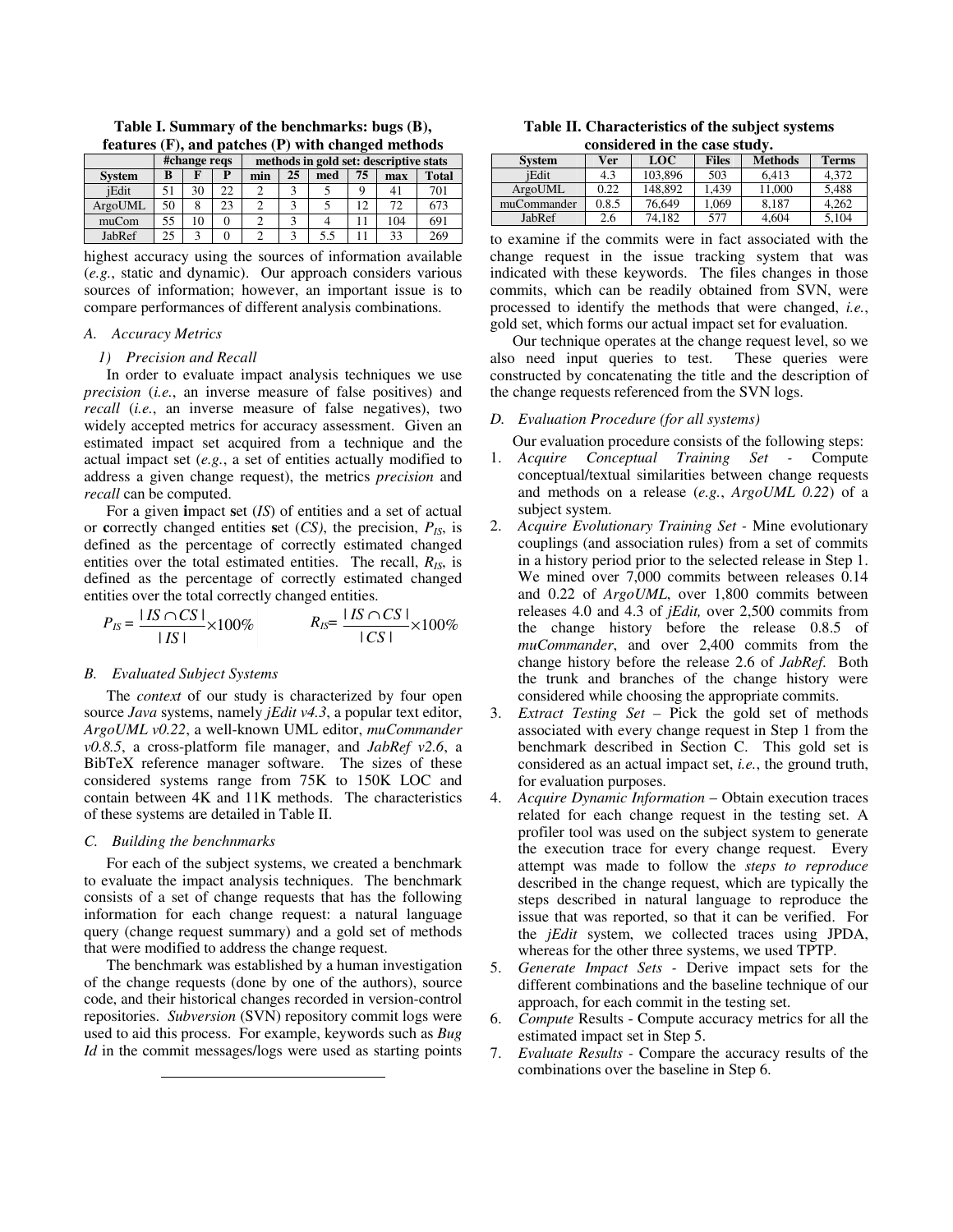| --- v.n<br>--- - secu -                          |                 |             |                |    |          | - CR = J - CR, - - - -<br>$-$ secu $-$ r r |          |              |          |   |          | –   |              |                |             |          |              |          |                |          |                |          |
|--------------------------------------------------|-----------------|-------------|----------------|----|----------|--------------------------------------------|----------|--------------|----------|---|----------|-----|--------------|----------------|-------------|----------|--------------|----------|----------------|----------|----------------|----------|
| <b>Cut Points</b>                                |                 |             | 5              |    | 10       |                                            | 20       |              | 30       |   | 40       |     |              | 5              |             | 10       |              | 20       |                | 30       |                | 40       |
| Precision $(P)$ and Recall $(R)$                 |                 | P           | $\bf{R}$       | P  | $\bf{R}$ | P                                          | $\bf{R}$ | $\mathbf{p}$ | $\bf{R}$ | P | $\bf{R}$ |     | P            | $\bf R$        | P           | $\bf{R}$ | P            | $\bf{R}$ | P              | $\bf{R}$ | P              | $\bf{R}$ |
| $IR_{CR}$                                        | E<br>∍<br>So    |             | 4              | 6  | 6        |                                            | 12       | 4            | 14       | 4 | 18       |     | 10           | $\overline{ }$ | 9           | 13       | 6            | 20       | 5              | 26       | 5              | 30       |
| $IR_{CR}$ Dyn <sub>CR</sub>                      |                 | 11          | $\mathbf{r}$   | 8  | 10       | 6                                          | 19       | 6            | 26       |   | 28       | ät  | 17           | 14             | 14          | 25       | 10           | 35       | 8              | 23       | $\mathbf{r}$   | 50       |
| $IR_{CR}$ Hist <sub>seed</sub>                   |                 | 15          | 14             | 12 | 19       | 9                                          | 25       |              | 28       | 6 | 33       | 嶌   |              |                | 9           | 22       | $\mathbf{7}$ | 34       | 5              | 43       | 5              | 47       |
| $IR_{CR}$ Dyn <sub>CR</sub> Hist <sub>seed</sub> |                 | 17          | 16             | 13 | 22       | 10                                         | 31       | 8            | 37       |   | 41       |     | 18           | 23             | 14          | 37       | 9            | 53       | 8              | 64       | $\mathcal{I}$  | 75       |
| $IR_{CR}$                                        |                 | $\mathbf Q$ | $\overline{4}$ | 11 | 11       | 8                                          | 22       |              | 25       |   | 28       | E   | $\mathbf{r}$ | 9              | 6           | 13       | 5            | 19       | 4              | 20       | 4              | 24       |
| $IR_{CR}$ Dyn <sub>CR</sub>                      | Ref             | 14          | $\mathbf Q$    | 11 | 14       | 8                                          | 24       | 6            | 29       |   | 31       | and |              | 11             | $\mathbf Q$ | 17       | $\mathbf{r}$ | 22       | 5              | 27       | 5              | 34       |
| $IR_{CR}$ Hist <sub>seed</sub>                   | $\ddot{a}$<br>➡ | 9           | $\overline{4}$ | 11 | 14       | 9                                          | 24       |              | 38       | 6 | 40       |     | 8            | 14             | 6           | 22       | 5            | 30       | $\overline{4}$ | 32       | $\overline{4}$ | 36       |
| $IR_{CR}$ Dyn <sub>CR</sub> Hist <sub>seed</sub> |                 | 14          | 15             | 11 | 21       | 8                                          | 33       | 6            | 45       |   | 48       | Ξ   | 12           | 19             | 9           | 25       | 6            | 34       | 5              | 37       |                | 46       |

**Table III. Precision (P) and recall (R) percentages results of**  $IR_{CR}$ **, combination**  $IR_{CR}Dyn_{CR}$ **, combination IRCRHistseed, and combination IRCR DynCR,Histseed approaches to IA for all systems using various cut points.** 

#### *E. Results*

*1) RQ1: Comparing IRCRDynCR against IRCR*

Combining multiple analysis techniques has been shown useful for impact analysis [19]. Our first RQ focuses on a combination of IR and dynamic analysis techniques, which has not been considered for the task of impact analysis in the literature previously. We investigate the likely benefits of combining *IRCR* and *DynCR* for IA in our approach.

Table III presents the results for  $IR<sub>CR</sub>$  as well as the results for the combination *IRCRDynCR*. The results indicate a positive improvement for all four systems considered. The table indicates an improvement of as much as 7% in precision and up to 20% in recall for the software systems considered. Based on these results, the combination of  $IR_{CR}Dyn_{CR}$  is shown to be superior to the standalone technique  $IR_{CR}$ . Additionally, the results in Table IV for the hypotheses  $H_{0\,P1}$  and  $H_{0\,R1}$  indicate that the improvement is statistically significant for all the systems, with the exception of *JabRef*. These two null hypotheses were rejected based on the *p* values for all the systems, but *JabRef*.

An example of this combination improvement can be seen in the *ArgoUML* bug #2472, described in Section III D. It is evident here that the dynamic information helped eliminate the false positives that were ranked at the top by *IRCR* and helped to bubble up the relevant methods buried at the bottom. The ranking of relevant methods is drastically improved with this combination over that of *IRCR* (*i.e.*, a number of method were promoted to the top 10 list).

### *2) RQ2: Comparing IRCRHistseed against IRCR*

We explore the combination *IRCR* and *Histseed* and compare its performance to that of *IRCR*. We used a 50:50 combination ratio of *IRCR* and change history for *ArgoUML* ( *i.e.*, 50% of the method in the estimated impact set were selected from *IRCR* and the other 50% from *Histseed*) and a 75:25 combination ratio for the other systems. The choice of these ratios was driven by the system sizes and their historical information. These results also appear in Table III. Our findings reveal that this combination is quite useful in several cases. For example, when performing impact analysis on *ArgoUML*, this combination always yields an improvement in accuracy. The improvement of 8% in precision and 25% in recall, on average, is observed across all the change requests in *ArgoUML*. These results are rather promising. The results for other systems also indicate an improvement yielded by this combination for certain cut points, but there exist cases where the combination results in a decrease in accuracy. It is interesting to note the results of hypotheses  $H_{0 P2}$  and  $H_{0 R2}$  in Table IV, which show that only the improvement in recall is statistically significant across all the systems; however, note that the gain in precision acquired for *ArgoUML* is still statistically significant, which is the largest system in our evaluation.

We present examples from *ArgoUML* that show the benefits of using historical change records in conjunction with the textual information analyzed with IRCR. For example, feature #1641<sup>5</sup> "*Explorer option for creating diagrams from elements useful where you lost/never had a class diagram for a particular package*". This text was used as a query for IR. The issue contains two methods in the gold set. Using IR, the first method *ExplorerPopup.initMenuCreate* in the gold set is ranked at the position 12 and the second method position 12 and the second method *ExplorerPopup.ExplorerPopup*) is at the position 179. With the history information available, the method information available, the *ExplorerPopup.ExplorerPopup* is used as a seed. The other method *ExplorerPopup.initMenuCreate* in the gold set appears on the position 1, using a confidence of 1 and a support value of 2. This example shows that combining IR and history information can yield better results than using IR alone.

For the bug #2144<sup>6</sup>, using the query "*Use Case property tab: Operations are not listed in the Use Case Property Tab furthermore, there is no possibility to create operations on use cases*",  $IR_{CR}$  ranked the first relevant method 206<sup>th</sup>. When the method *PropPanelClassifier.getAttributeScroll* was used as a seed with *Histseed*, three out of the four methods it returned were in the gold set: *PropPanelClassifier.getOperationScroll*, *ActionNewExtensionPoint.actionPerformed*, and

-

<sup>&</sup>lt;sup>5</sup> http://argouml.tigris.org/issues/show\_bug.cgi?id=1641

<sup>&</sup>lt;sup>6</sup> http://argouml.tigris.org/issues/show\_bug.cgi?id=2144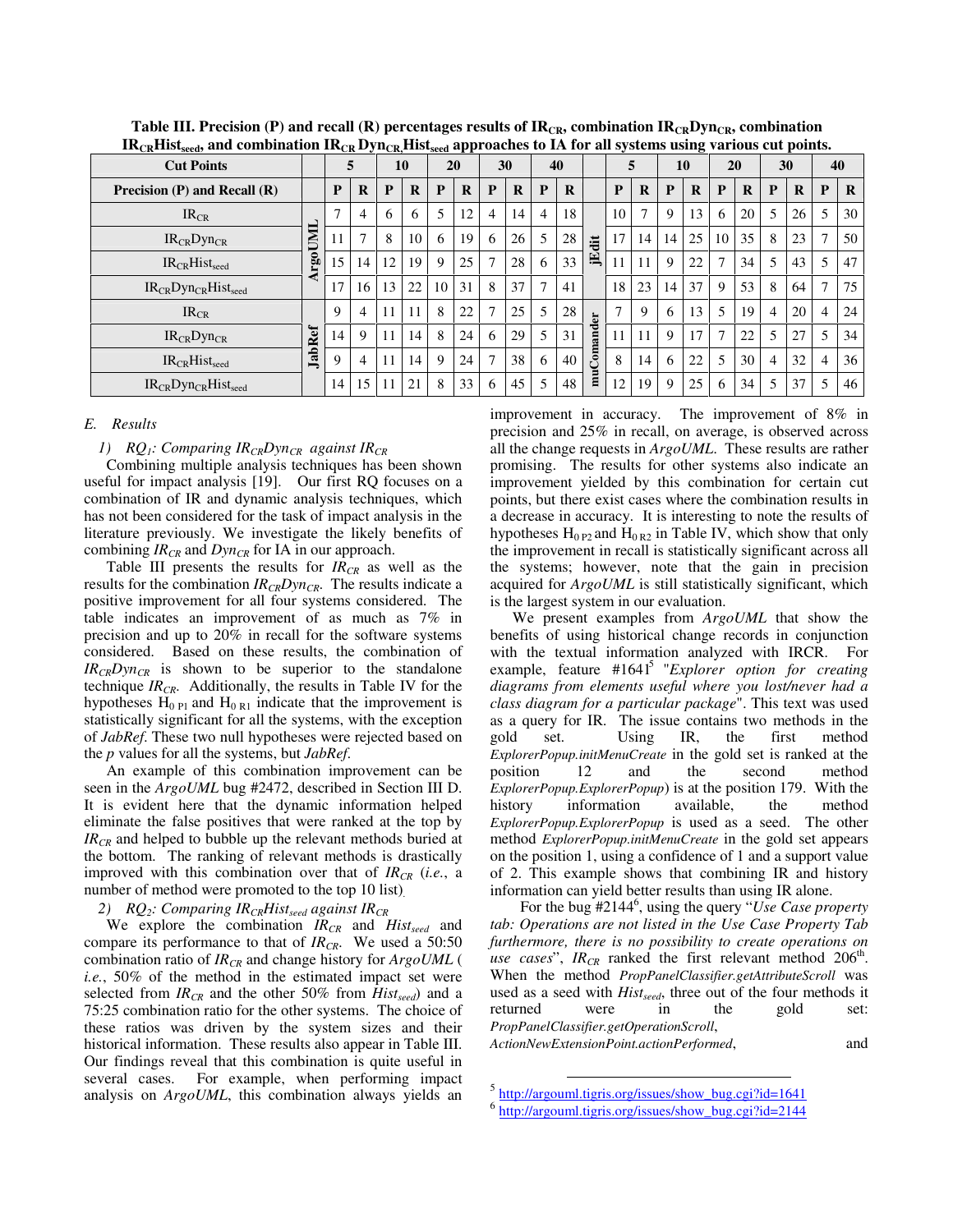| that the provided improvement by combined IA approaches is not by chance. |                           |           |           |           |           |           |  |  |  |  |  |
|---------------------------------------------------------------------------|---------------------------|-----------|-----------|-----------|-----------|-----------|--|--|--|--|--|
| <b>System</b>                                                             | $\mathbf{H}_{0\text{P1}}$ | $H_{0R1}$ | $H_{0P2}$ | $H_{0R2}$ | $H_{0P3}$ | $H_{0R3}$ |  |  |  |  |  |
| ArgoUML                                                                   | < 0.001                   | < 0.001   | < 0.001   | < 0.001   | < 0.001   | < 0.001   |  |  |  |  |  |
| <b>JabRef</b>                                                             | 0.266                     | 0.324     | 0.381     | < 0.001   | 0.091     | < 0.002   |  |  |  |  |  |
| iEdit                                                                     | < 0.001                   | < 0.001   | 0.068     | < 0.001   | < 0.001   | < 0.001   |  |  |  |  |  |
| muCommander                                                               | < 0.001                   | < 0.001   | 0.425     | < 0.001   | < 0.001   | < 0.001   |  |  |  |  |  |

Table IV. Results of Wilcoxon signed-rank test  $(\mu = 40)$ . The *p* values indicate

*ActionNewExtensionPoint* constructor at the first, second, and fourth position respectively. This example demonstrates cases where *Histseed* returns relevant methods in the top positions, whereas *IRCR* returns false positives, possibly due to the lack of specific expressiveness of the query. That is, change information compensates for the deficiency of *IRCR*.

For the feature  $\#1942^7$ , which has 20 methods in the gold set, *IRCR* produces relevant methods ranked positions 1, 3-7, 11, and so on. Furthermore, using the method *FacadeMDRImpl.getImportedElement* as a seed, *Histseed* returns a ranked list of relevant methods with positions 1, 2, 4-7, 11, and so on. The first 10 results returned by both  $IR_{CR}$  and *Histseed* have 12 relevant methods (11 are unique and one method appears in both lists). Combining the results of these two techniques increases the recall of the returned set of methods. This example demonstrates situations where both *IRCR* and *Histseed* can complement each other with a relevant set of methods can operate in tandem.

### *3) RQ3: Comparing IRCR DynCRHistseed against IRCR*

Given the promising results of combining two techniques at a time, *i.e.*, *IRCRDynCR* and *IRCRHistseed*, we also evaluated the combination of all the three techniques, *i.e.*, *IRCRDynCRHistseed*. Table III provides the results for the combination of the three types of analyses for IA. For *ArgoUML*, the results indicate that we are able to achieve precision and recall gains as high as 17% and 41%, respectively. Additionally, combining these techniques shows that after the cut point 20  $IR_{CR}Dyn_{CR}Hist_{seed}$  provides results superior to any other technique considered. Similar trends are also observed for the other three considered software systems. In the context of these results, it is clear that that combining the three types of analyses yields the best performance. Similar to the combination *IRCRHistseed*, the results for the hypotheses  $H_{0}$   $_{P1}$  and  $H_{0}$   $_{R1}$  in Table IV reveal that only the improvement in recall demonstrates statistical significance (at the *p* values of 0.05 or smaller). Also, all the systems, but *JabRef*, yield a statistically significant improvement in precision.

We illustrate examples from *ArgoUML* where a combination of textual, historical, and execution information sources generates better results than techniques with fewer types of information. For the bug  $#3164^8$ ,  $IR_{CR}$  returns the top relevant methods with ranks 36, 40, 44, and so on, whereas *IRCRDynCR* eliminates some false positives and returns the relevant methods with positions 25, 27, 29, and so on. Historical information further improves the results. Using

For the bug #2618,  $IR_{CR}Dyn_c$  returns the first relevant method *FigAssociation.updateEnds* ranked at the position 30; however, the historical information, when added, further improves the results. Using the method *FigAssociation.initNotationProviders* as a seed, a list of 7 methods was returned. This list contained 5 relevant methods at the positions 1-4 and 7.

For the bug  $\#4101^\circ$ , *IR<sub>CR</sub>* produces a ranked list where the relevant methods in the gold set appear at positions 7, 27, 61, and so on; however, *IRCRDynCR* produces a ranked list where the gold set methods appear at positions 1, 11, 17, 27, and so on. Moreover, using the seed method/constructor *UMLComboBoxNavigator*, *Histseed* returns three methods, which are all in the gold set.

We evaluate the strength of our scenario driven approach to impact analysis. A comparison of the baseline  $(IR_{CR})$  to the combination *IRCRDynCR* indicates a clear improvement, both in terms of precision and recall, when execution information is available. In the scenario where a start entity is identified, using the evolutionary coupling analysis (*Histseed*) yields higher precision but suffers in recall, as illustrated by the rapid decline in recall after the cut point three. Our results indicate that the combination *IRCRHistseed* overcomes the limitations associated with each individual technique. More specifically, the integration of the two techniques overcomes the low precision of  $IR<sub>CR</sub>$  as well as the rapid decline in recall, which hinders *Histseed*. Finally, the scenario when dynamic analysis is also obtainable, *IRCRDynCRHistseed* further demonstrates the benefit of our adaptive framework. Including the execution information considerably builds upon the improvement of *IRCRHistseed*, leading to a technique that returns results superior to all other considered techniques.

#### V. THREATS TO VALIDITY

We identify threats to validity that could influence the results of our empirical study and limit our ability to generalize our findings. We demonstrated the benefits of different types of analysis for IA, but our empirical study is performed using four open source *Java* software systems. Although we used a diverse set of software systems in application domains, to claim generalization and external validity of our results would require further empirical

j

-

the method *FigState.addListenersForTransition* as a seed with *Histseed*, three relevant methods are found at positions 1, 2 and 6 in the returned top 6 methods.

<sup>7</sup> http://argouml.tigris.org/issues/show\_bug.cgi?id=1942

<sup>8</sup> http://argouml.tigris.org/issues/show\_bug.cgi?id=3164

<sup>&</sup>lt;sup>9</sup> http://argouml.tigris.org/issues/show\_bug.cgi?id=4101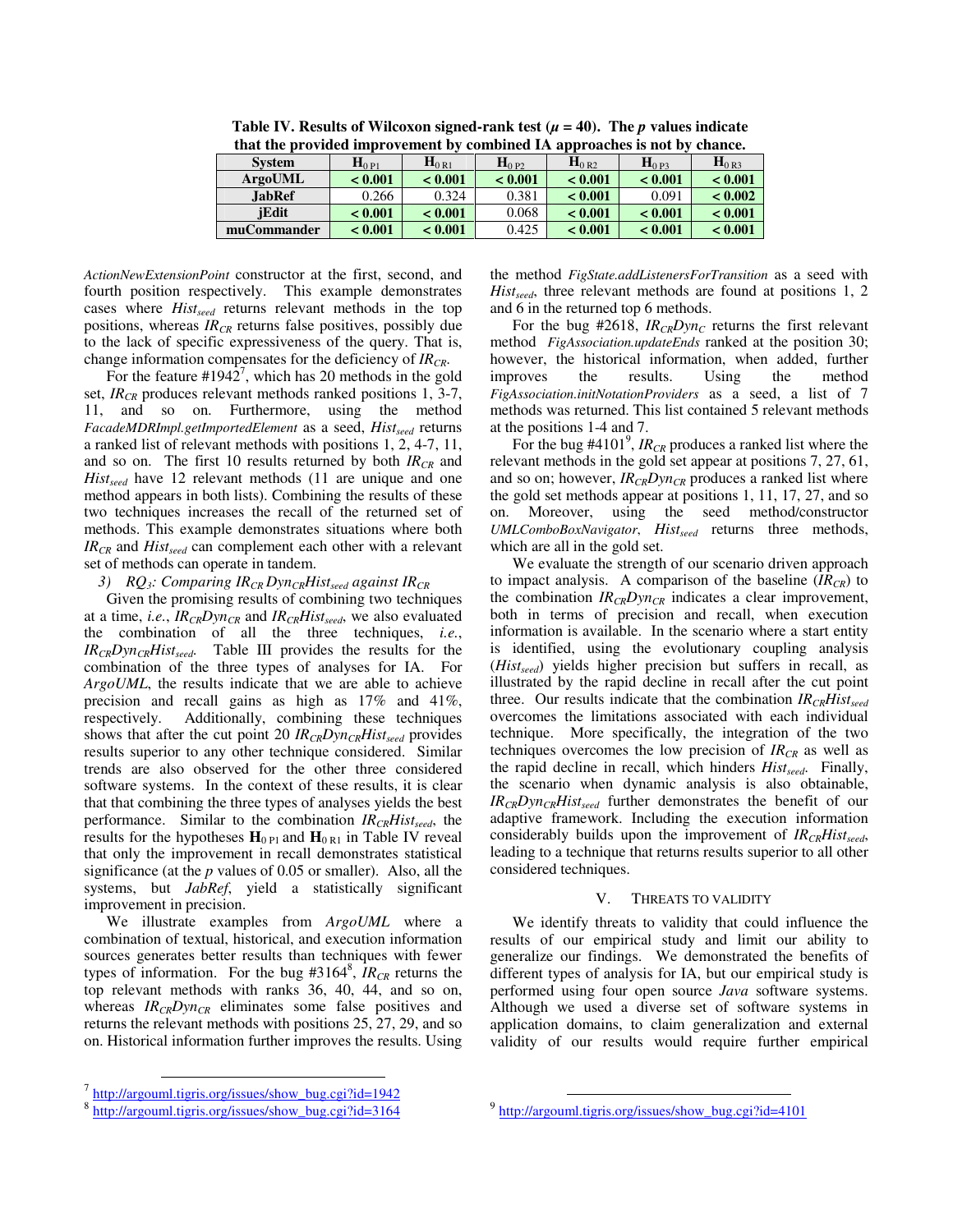evaluation on systems implemented in other programming languages and different development paradigm.

In the empirical evaluation, we derived our testing set using commits stored in version control systems of the software systems considered in our empirical study. This strategy is similar to what researchers have previously used in MSR-based case studies [18]. Analogous to the work of others, we acknowledge the possibility that entities within a commit may not be all related. Additionally, commits may not fully encapsulate all the entities related to specific change requests. Therefore, the quality of the data stored in version control system may have influenced the results of our study. To lessen the impact of this threat, we evaluated the commits and manually included the entities in our testing set to ensure the quality of the data. The quality of the data in the version control system also impacts one of our underlying types of analysis (*i.e.,* data mining of source code changes). Inadequate historical information could potentially limit data mining techniques to accurately predict relevant methods when given an initial starting point [19].

We apply an IR technique to textual information extracted from the source code of software systems. Therefore, our findings may have been impacted by the consistency of variable naming and commenting performed by the software developers. Furthermore, we used the descriptions of change request as queries, which may have also affected the performance of our techniques.

The use of dynamic information introduces a threat related to the quality of the dynamic traces obtained for a given change request. For each entity in the testing set we manually exercised the feature described in the corresponding change request. It is possible that insufficient or inaccurate details appeared in the change request, which could have led to methods being erroneously filtered from the impact set. To address the issue we thoroughly inspected each change request to safeguard against inappropriate filtering of methods.

### VI. CONCLUSIONS

The paper presents a novel approach to IA at change request level that automatically adapts to the specific software maintenance scenario at hand. Our approach uses a scenario-driven combination of IR, dynamic analysis, and MSR techniques to analyze incoming change requests, execution traces and prior changes to estimate an impact set. The empirical results on four open source systems support our premise that combining IA techniques help counter the precision or recall deficit of individual ones and improve the accuracy collectively. Our findings indicate that in certain cases an improvement of 17% in precision and 41% in recall is gained while combining,  $IR_{CR}$ ,  $Dyn_{CR}$ , and Hist<sub>seed</sub>. Moreover, the overall improvement obtained while combining these IA techniques is generally statistically significant. Approaches to impact analysis have most likely not reached the optimal levels of accuracy desired by practitioners. Nonetheless, our technique provides improved accuracy over previously published work. Our work provides a noteworthy step forward towards achieving acceptance from practitioners. Finally, the data used in producing the

results in this paper is publicly available and other researchers are encouraged to reproduce or verify our  $results^{10}$ .

#### VII. ACKNOWLEDGMENTS

We thank the anonymous reviewers for pertinent comments, which helped us to improve the quality of the paper. This work is supported in part by NSF CCF-1156401, NSF CCF-1016868, and NSF CCF-0916260 grants. Any opinions, findings and conclusions expressed herein are those of the authors and do not necessarily reflect those of the sponsors.

## VIII. REFERENCES

- [1] Agrawal, R. and Srikant, R., "Mining Sequential Patterns", in Proc. of 11th International Conference on Data Engineering, Taipei, Taiwan, March 1995.
- [2] Alali, A., Kagdi, H., and Maletic, J. I., "What's a Typical Commit? A Characterization of Open Source Software Repositories", in Proc. of 16th IEEE International Conference on Program Comprehension (ICPC'08), Amsterdam, The Netherlands, June 2008.
- [3] Anvik, J., Hiew, L., and Murphy, G. C., "Who should fix this bug?" in Proc. of 28th International Conference on Software Engineering (ICSE'06), 2006, pp. 361-370.
- [4] Basili, V. R., Caldiera, G., and Rombach., D. H., *The Goal Question Metric Paradigm*, John W & S, 1994.
- [5] Begel, A., Phang, K. Y., and Zimmermann, T., "Codebook: Discovering and Exploiting Relationships in Software Repositories", in Proc. of 32nd ACM/IEEE International Conference on Software Engineering (ICSE'10), 2010, pp. 125-134.
- [6] Binkley, D., Davis, M., Lawrie, D., and Morrell, C., "To CamelCase or Under score", in Proc. of 17th IEEE International Conference on Program Comprehension (ICPC'09), May 17-19 2009, pp. 158-167.
- [7] Bohner, S. and Arnold, R., *Software Change Impact Analysis*, Los Alamitos, CA, IEEE CS, 1996.
- [8] Briand, L., Wust, J., and Louinis, H., "Using Coupling Measurement for Impact Analysis in Object-Oriented Systems", in Proc. of IEEE ICSM'99, August 30 - September 3, 1999, pp. 475-482.
- [9] Buckner, J., Buchta, J., Petrenko, M., and Rajlich, V., "JRipples: A Tool for Program Comprehension during Incremental Change", in Proc. of 13th IEEE International Workshop on Program Comprehension (IWPC'05), St. Louis, Missouri, USA, May 15-16 2005, pp. 149-152.
- [10] Canfora, G. and Cerulo, L., "Fine Grained Indexing of Software Repositories to Support Impact Analysis", in Proc. of International Workshop on Mining Software Repositories (MSR'06), 2006, pp. 105 - 111.
- [11] Collard, M. L., Kagdi, H. H., and Maletic, J. I., "An XML-Based Lightweight C++ Fact Extractor", in Proc. of 11th IEEE International Workshop on Program Comprehension (IWPC'03), Portland, OR, May 10-11 2003, pp. 134-143.

-

<sup>&</sup>lt;sup>10</sup> http://www.cs.wm.edu/semeru/data/icse2012-impact-analysis